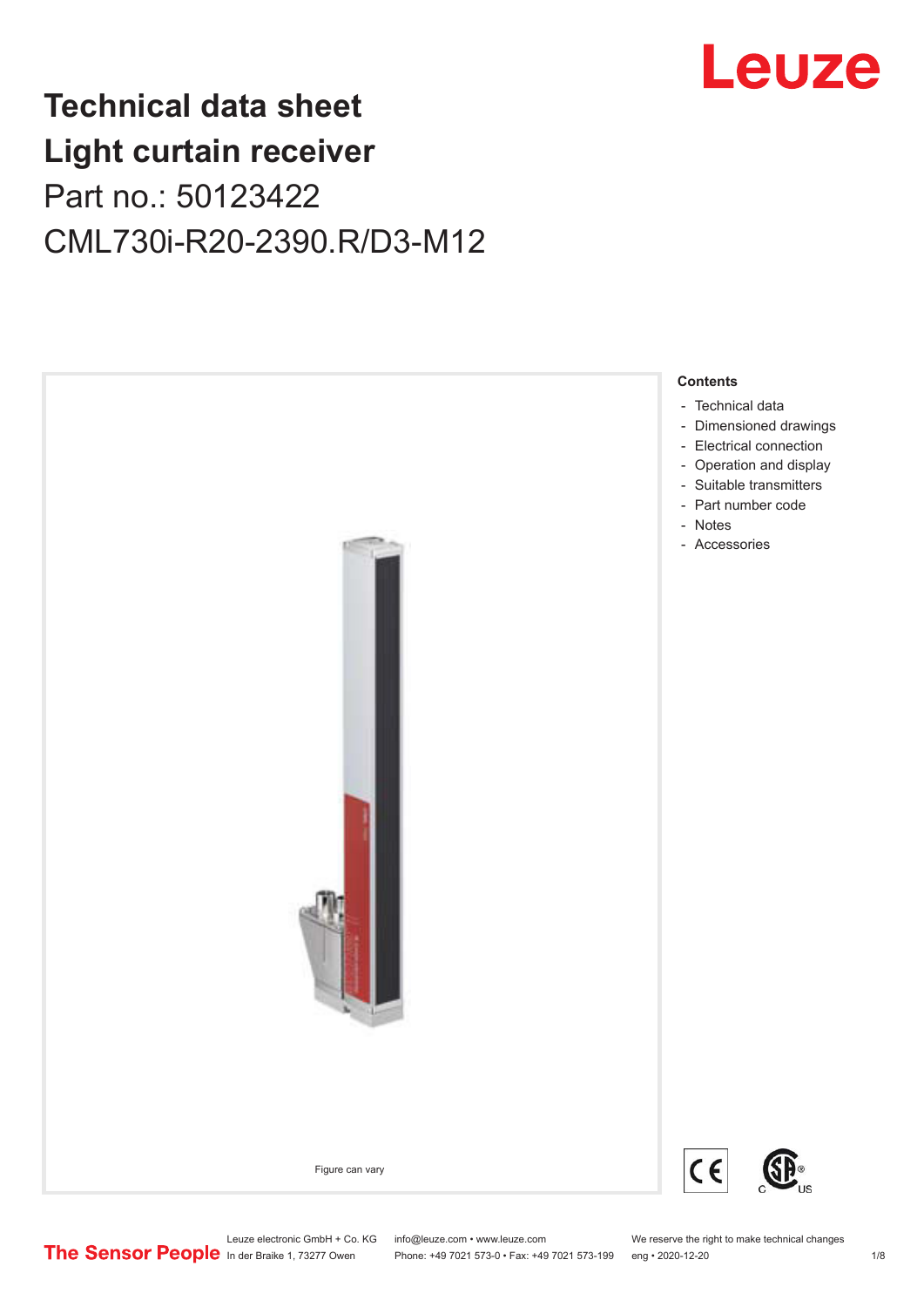### <span id="page-1-0"></span>**Technical data**

# Leuze

#### **Basic data**

| טוסט טופ                                       |                                                                    |
|------------------------------------------------|--------------------------------------------------------------------|
| <b>Series</b>                                  | 730                                                                |
| <b>Operating principle</b>                     | Throughbeam principle                                              |
| Device type                                    | Receiver                                                           |
| <b>Contains</b>                                | Accessories for the use of the BT-2R1                              |
| Application                                    | Detection of transparent objects                                   |
|                                                | Object measurement                                                 |
| <b>Special version</b>                         |                                                                    |
|                                                |                                                                    |
| <b>Special version</b>                         | Crossed-beam scanning                                              |
|                                                | Diagonal-beam scanning                                             |
|                                                | Parallel-beam scanning                                             |
| <b>Optical data</b>                            |                                                                    |
| <b>Operating range</b>                         | Guaranteed operating range                                         |
| <b>Operating range</b>                         | $0.39.5$ m                                                         |
| Operating range, transparent media             | 0.33.5m                                                            |
| <b>Operating range limit</b>                   | Typical operating range                                            |
| <b>Operating range limit</b>                   | $0.212$ m                                                          |
| <b>Measurement field length</b>                | 2,390 mm                                                           |
| <b>Number of beams</b>                         | 120 Piece(s)                                                       |
| <b>Beam spacing</b>                            | 20 mm                                                              |
|                                                |                                                                    |
| <b>Measurement data</b>                        |                                                                    |
| Minimum object diameter                        | 30 mm                                                              |
| <b>Electrical data</b>                         |                                                                    |
| <b>Protective circuit</b>                      | Polarity reversal protection                                       |
|                                                | Short circuit protected                                            |
|                                                | <b>Transient protection</b>                                        |
|                                                |                                                                    |
| Performance data                               |                                                                    |
| Supply voltage $U_{\rm B}$                     | 18  30 V, DC                                                       |
| <b>Residual ripple</b>                         | 0  15 %, From $U_{\rm B}$                                          |
| <b>Open-circuit current</b>                    | 0  435 mA, The specified values refer                              |
|                                                | to the entire package consisting of trans-<br>mitter and receiver. |
|                                                |                                                                    |
| Inputs/outputs selectable                      |                                                                    |
| Number of inputs/outputs selectable 2 Piece(s) |                                                                    |
| Type                                           | Inputs/outputs selectable                                          |
| Voltage type, outputs                          | DC                                                                 |
| Switching voltage, outputs                     | Typ. $U_B / 0 V$                                                   |
| Switching voltage, inputs                      | high: ≥6V                                                          |
|                                                | low: $\leq 4V$                                                     |
| Input/output 1                                 |                                                                    |
|                                                |                                                                    |
| <b>Timing</b>                                  |                                                                    |
| <b>Cycle time</b>                              | 1.35 ms                                                            |
| Response time per beam                         | 10 µs                                                              |
| <b>Interface</b>                               |                                                                    |
| <b>Type</b>                                    | RS 485 Modbus                                                      |
|                                                |                                                                    |
| <b>RS 485</b><br><b>Function</b>               | Process                                                            |
|                                                |                                                                    |
| <b>Service interface</b>                       |                                                                    |
| Type                                           | IO-Link                                                            |

| <b>IO-Link</b>                                     |                              |
|----------------------------------------------------|------------------------------|
| <b>Function</b>                                    | Configuration via software   |
|                                                    | Service                      |
| <b>Connection</b>                                  |                              |
|                                                    |                              |
| <b>Number of connections</b><br><b>Plug outlet</b> | 2 Piece(s)<br>Rear side      |
|                                                    |                              |
| <b>Connection 1</b>                                |                              |
| <b>Function</b>                                    | Configuration interface      |
|                                                    | Connection to transmitter    |
|                                                    | Signal IN                    |
|                                                    | Signal OUT                   |
|                                                    | Voltage supply               |
| <b>Type of connection</b>                          | Connector                    |
| <b>Thread size</b>                                 | M12                          |
| Type                                               | Male                         |
| <b>Material</b>                                    | Metal                        |
| No. of pins                                        | 8-pin                        |
| Encoding                                           | A-coded                      |
| <b>Connection 2</b>                                |                              |
| <b>Function</b>                                    | <b>BUS IN</b>                |
|                                                    | <b>BUS OUT</b>               |
| Type of connection                                 | Connector                    |
| <b>Thread size</b>                                 | M <sub>12</sub>              |
| <b>Type</b>                                        | Female                       |
| <b>Material</b>                                    | Metal                        |
| No. of pins                                        | 5-pin                        |
|                                                    |                              |
| Encoding                                           | B-coded                      |
|                                                    |                              |
| <b>Mechanical data</b>                             |                              |
| Design                                             | Cubic                        |
| Dimension (W x H x L)                              | 29 mm x 35.4 mm x 2,423 mm   |
| <b>Housing material</b>                            | Metal                        |
| <b>Metal housing</b>                               | Aluminum                     |
| Lens cover material                                | Plastic                      |
| Net weight                                         | 2,500 g                      |
| <b>Housing color</b>                               | Silver                       |
| Type of fastening                                  | Groove mounting              |
|                                                    | Via optional mounting device |
| <b>Operation and display</b>                       |                              |
| Type of display                                    | LED                          |
|                                                    | OLED display                 |
| <b>Number of LEDs</b>                              | 2 Piece(s)                   |
| Type of configuration                              | Software                     |
|                                                    | Teach-in                     |
| <b>Operational controls</b>                        | Membrane keyboard            |
|                                                    |                              |
| <b>Environmental data</b>                          |                              |
| Ambient temperature, operation                     | $-3060 °C$                   |
| Ambient temperature, storage                       | -40  70 °C                   |
| <b>Certifications</b>                              |                              |
|                                                    | IP 65                        |
| Degree of protection<br><b>Protection class</b>    | III                          |
| <b>Certifications</b>                              | c CSA US                     |
| <b>Standards applied</b>                           | IEC 60947-5-2                |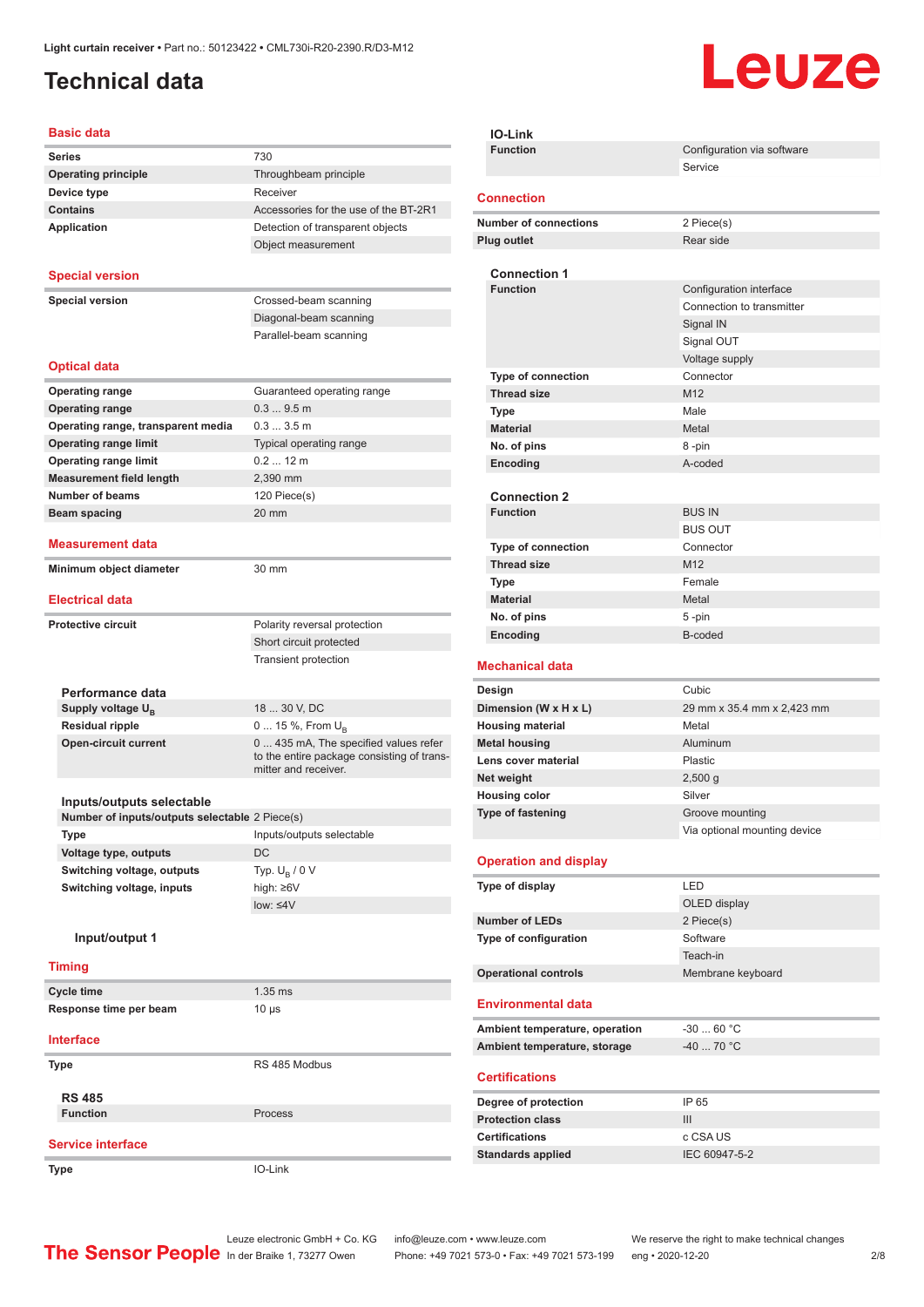### **Technical data**

| <b>Customs tariff number</b> | 90314990 |
|------------------------------|----------|
| eCl@ss 5.1.4                 | 27270910 |
| eCl@ss 8.0                   | 27270910 |
| eCl@ss 9.0                   | 27270910 |
| eCl@ss 10.0                  | 27270910 |
| eCl@ss 11.0                  | 27270910 |
| <b>ETIM 5.0</b>              | EC002549 |
| <b>ETIM 6.0</b>              | EC002549 |
| <b>ETIM 7.0</b>              | EC002549 |

#### Leuze electronic GmbH + Co. KG info@leuze.com • www.leuze.com We reserve the right to make technical changes ln der Braike 1, 73277 Owen Phone: +49 7021 573-0 • Fax: +49 7021 573-199 eng • 2020-12-20 3/8

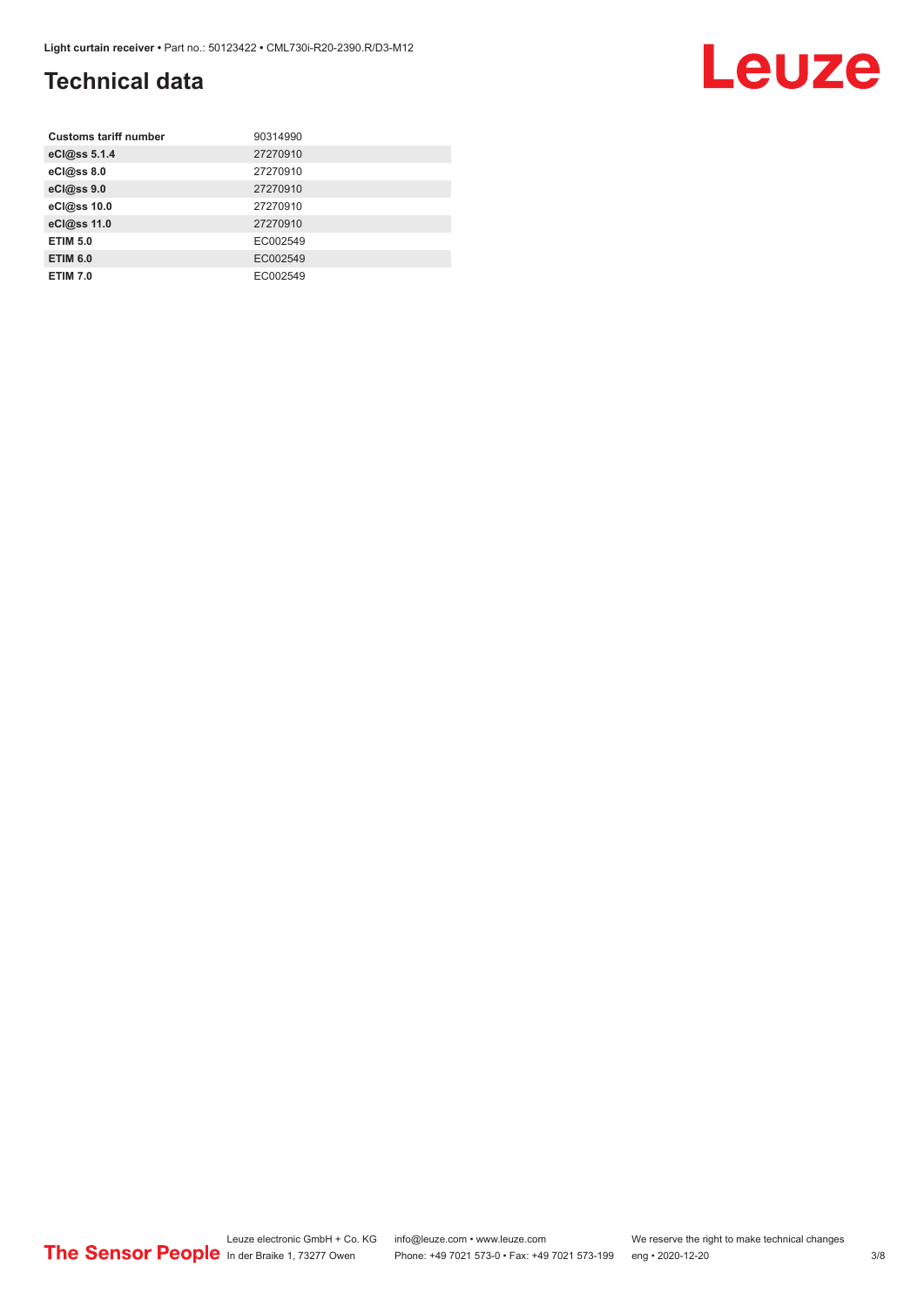#### <span id="page-3-0"></span>**Dimensioned drawings**

All dimensions in millimeters



- A Beam spacing 20 mm
- B Measurement field length 2390 mm
- F M6 thread

G Fastening groove

- R Receiver
	-
	- Y 5 mm

T Transmitter

Leuze electronic GmbH + Co. KG info@leuze.com • www.leuze.com We reserve the right to make technical changes<br>
The Sensor People in der Braike 1, 73277 Owen Phone: +49 7021 573-0 • Fax: +49 7021 573-199 eng • 2020-12-20 Phone: +49 7021 573-0 • Fax: +49 7021 573-199 eng • 2020-12-20 4/8

**Leuze**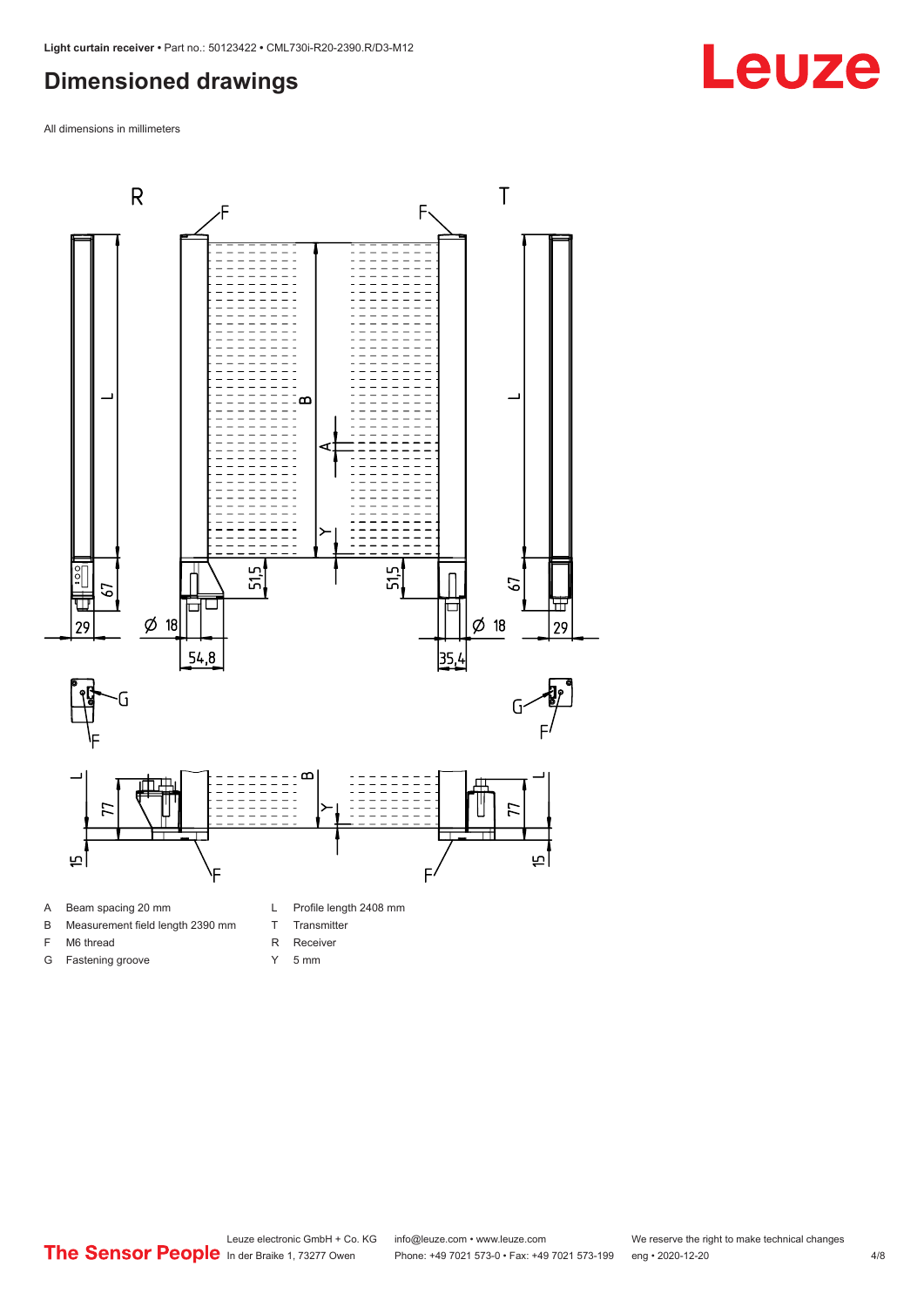#### <span id="page-4-0"></span>**Dimensioned drawings**





A PWR / SW IN / OUT B BUS IN / OUT

## **Electrical connection**

**Connection 1**

| <b>Function</b>    | Configuration interface   |
|--------------------|---------------------------|
|                    | Connection to transmitter |
|                    | Signal IN                 |
|                    | Signal OUT                |
|                    | Voltage supply            |
| Type of connection | Connector                 |
| <b>Thread size</b> | M12                       |
| <b>Type</b>        | Male                      |
| <b>Material</b>    | Metal                     |
| No. of pins        | 8-pin                     |
| Encoding           | A-coded                   |

#### **Pin Pin assignment**

| 1              | $V +$            |  |  |
|----------------|------------------|--|--|
| $\overline{2}$ | I/O <sub>1</sub> |  |  |
| 3              | <b>GND</b>       |  |  |
| $\overline{4}$ | IO-Link          |  |  |
| 5              | I/O <sub>2</sub> |  |  |
| 6              | RS 485 Tx+       |  |  |
| 7              | RS 485 Tx+       |  |  |
| 8              | <b>FE/SHIELD</b> |  |  |
|                |                  |  |  |



#### **Connection 2**

| <b>Function</b>    | <b>BUS IN</b>  |
|--------------------|----------------|
|                    | <b>BUS OUT</b> |
| Type of connection | Connector      |
| <b>Thread size</b> | M12            |
| <b>Type</b>        | Female         |
| <b>Material</b>    | Metal          |
| No. of pins        | $5$ -pin       |
| Encoding           | B-coded        |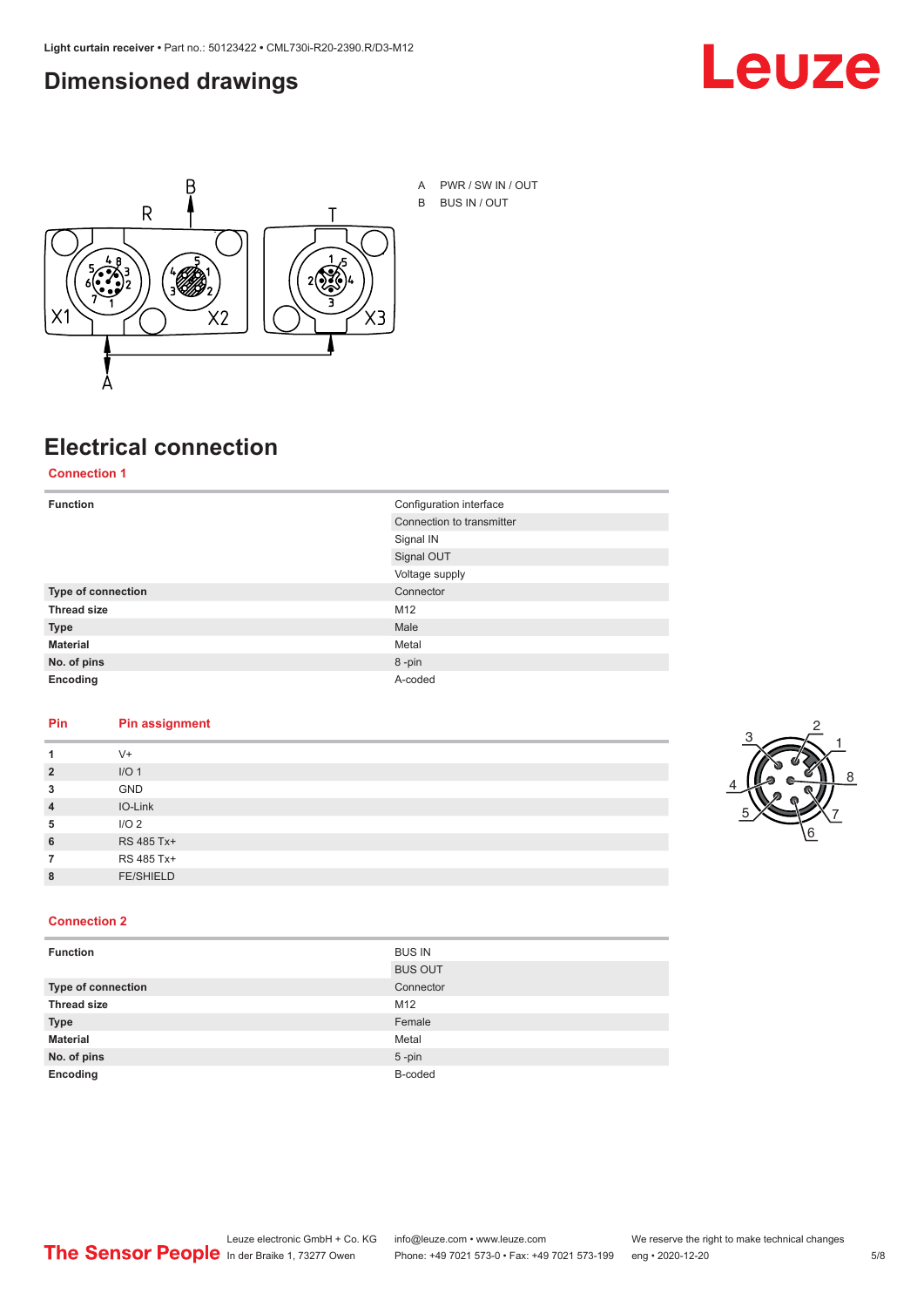### <span id="page-5-0"></span>**Electrical connection**

| Pin | Pin assignment   |  |
|-----|------------------|--|
|     | V+               |  |
| ∍   | Tx-              |  |
| 3   | PB GND           |  |
|     | Tx+              |  |
| 5   | <b>FE/SHIELD</b> |  |

### **Operation and display**

| <b>LED</b>     | <b>Display</b>           | <b>Meaning</b>                         |
|----------------|--------------------------|----------------------------------------|
|                | Green, continuous light  | Operational readiness                  |
|                | Green, flashing          | Teach / error                          |
| $\overline{2}$ | Yellow, continuous light | Light path free, with function reserve |
|                | Yellow, flashing         | No function reserve                    |
|                | Off                      | Object detected                        |

#### **Suitable transmitters**

| Part no. | <b>Designation</b>         | <b>Article</b>               | <b>Description</b>                                                          |
|----------|----------------------------|------------------------------|-----------------------------------------------------------------------------|
| 50118980 | CML730i-T20-<br>2390.R-M12 | Light curtain<br>transmitter | Operating range: 0.3  9.5 m<br>Connection: Connector, M12, Rear side, 5-pin |

#### **Part number code**

Part designation: **CML7XXi-YZZ-AAAA.BCCCDDD-EEEFFF**

| <b>CML</b>  | <b>Operating principle</b><br>Measuring light curtain                                                                                     |
|-------------|-------------------------------------------------------------------------------------------------------------------------------------------|
| 7XXi        | <b>Series</b><br>720i: 720i series<br>730i: 730i series                                                                                   |
| Y           | Device type<br>T: transmitter<br>R: receiver                                                                                              |
| <b>ZZ</b>   | <b>Beam spacing</b><br>$05:5$ mm<br>10:10 mm<br>20:20 mm<br>40:40 mm                                                                      |
| <b>AAAA</b> | Measurement field length [mm], dependent on beam spacing                                                                                  |
| B           | Equipment<br>A: connector outlet, axial<br>R: rear connector outlet                                                                       |
| <b>CCC</b>  | Interface<br>L: IO-Link<br>/CN: CANopen<br>/PB: PROFIBUS<br>/PN: PROFINET<br>/CV: Analog current and voltage output<br>/D3: RS 485 Modbus |

**Leuze**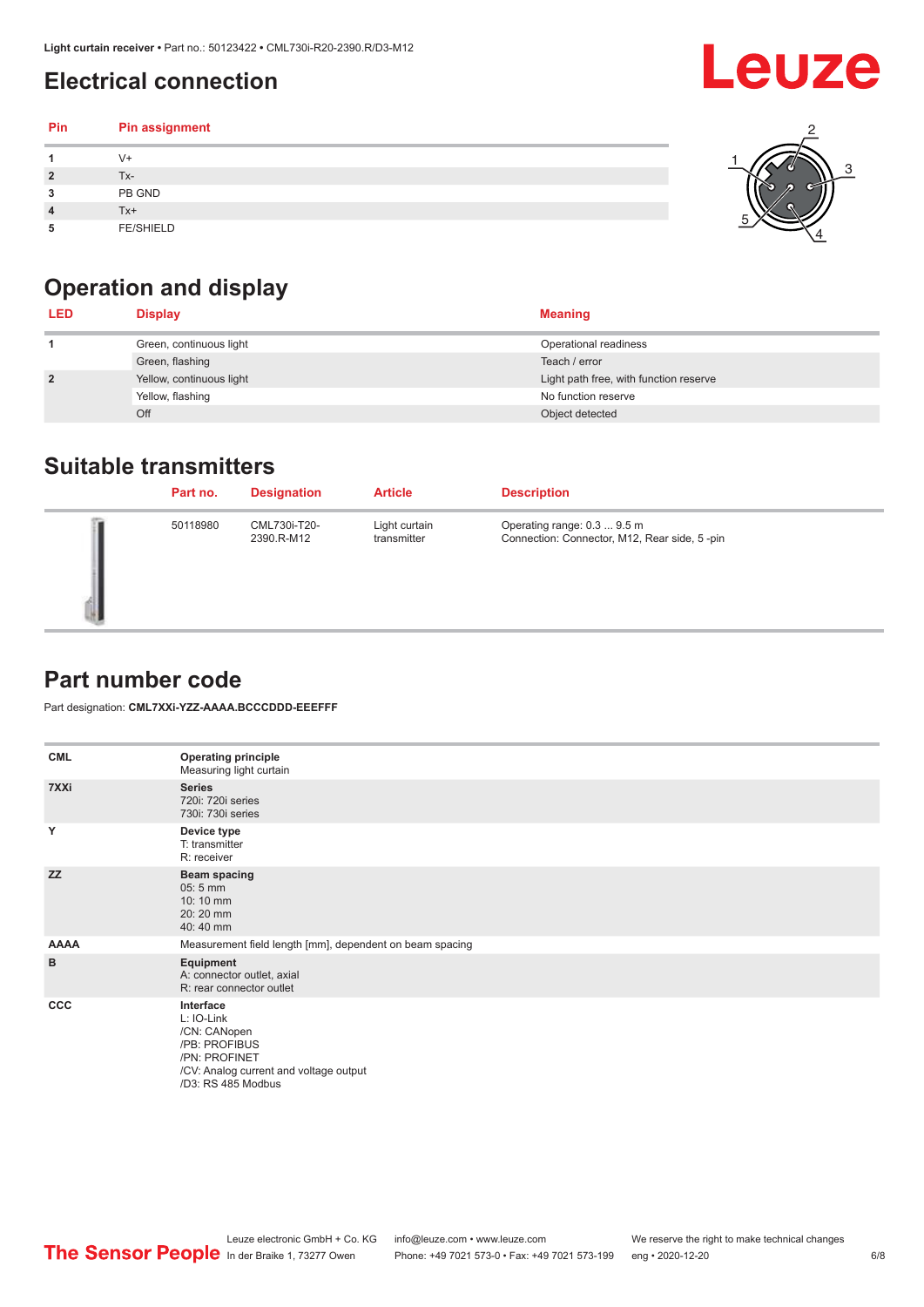#### <span id="page-6-0"></span>**Part number code**



| <b>DDD</b> | <b>Special equipment</b><br>-PS: Power Setting                                                    |
|------------|---------------------------------------------------------------------------------------------------|
| <b>EEE</b> | <b>Electrical connection</b><br>M12: M12 connector                                                |
| <b>FFF</b> | -EX: Explosion protection                                                                         |
|            | <b>Note</b>                                                                                       |
| $\bullet$  | Vector A list with all available device types can be found on the Leuze website at www.leuze.com. |

#### **Notes**

| Observe intended use!                                                                                                                                                                                                         |
|-------------------------------------------------------------------------------------------------------------------------------------------------------------------------------------------------------------------------------|
| $\%$ This product is not a safety sensor and is not intended as personnel protection.<br>$\%$ The product may only be put into operation by competent persons.<br>₿ Only use the product in accordance with its intended use. |



#### **For UL applications:**

ª For UL applications, use is only permitted in Class 2 circuits in accordance with the NEC (National Electric Code). ª These proximity switches shall be used with UL Listed Cable assemblies rated 30V, 0.5A min, in the field installation, or equivalent (categories: CYJV/ CYJV7 or PVVA/PVVA7)

#### **Accessories**

### Connection technology - Connection cables

|        | Part no. | <b>Designation</b>     | <b>Article</b>   | <b>Description</b>                                                                                                                                         |
|--------|----------|------------------------|------------------|------------------------------------------------------------------------------------------------------------------------------------------------------------|
| 2<br>W | 50132079 | KD U-M12-5A-V1-<br>050 | Connection cable | Connection 1: Connector, M12, Axial, Female, A-coded, 5-pin<br>Connection 2: Open end<br>Shielded: No<br>Cable length: 5,000 mm<br>Sheathing material: PVC |

#### Connection technology - Y distribution cables

|   |   | Part no. | <b>Designation</b>          | <b>Article</b>        | <b>Description</b>                                                                                                                                                                                                                                                                                  |
|---|---|----------|-----------------------------|-----------------------|-----------------------------------------------------------------------------------------------------------------------------------------------------------------------------------------------------------------------------------------------------------------------------------------------------|
| Ø | ø | 50118183 | K-Y1 M12A-5m-<br>M12A-S-PUR | Interconnection cable | Connection 1: Connector, M12, Axial, Female, A-coded, 5-pin<br>Connection 2: Connector, M12, Axial, Male, A-coded, 5-pin<br>Connection 3: Connector, M12, Axial, Female, A-coded, 8-pin<br>Shielded: Yes<br>Cable length fork 1: 5,000 mm<br>Cable length fork 2: 150 mm<br>Sheathing material: PUR |